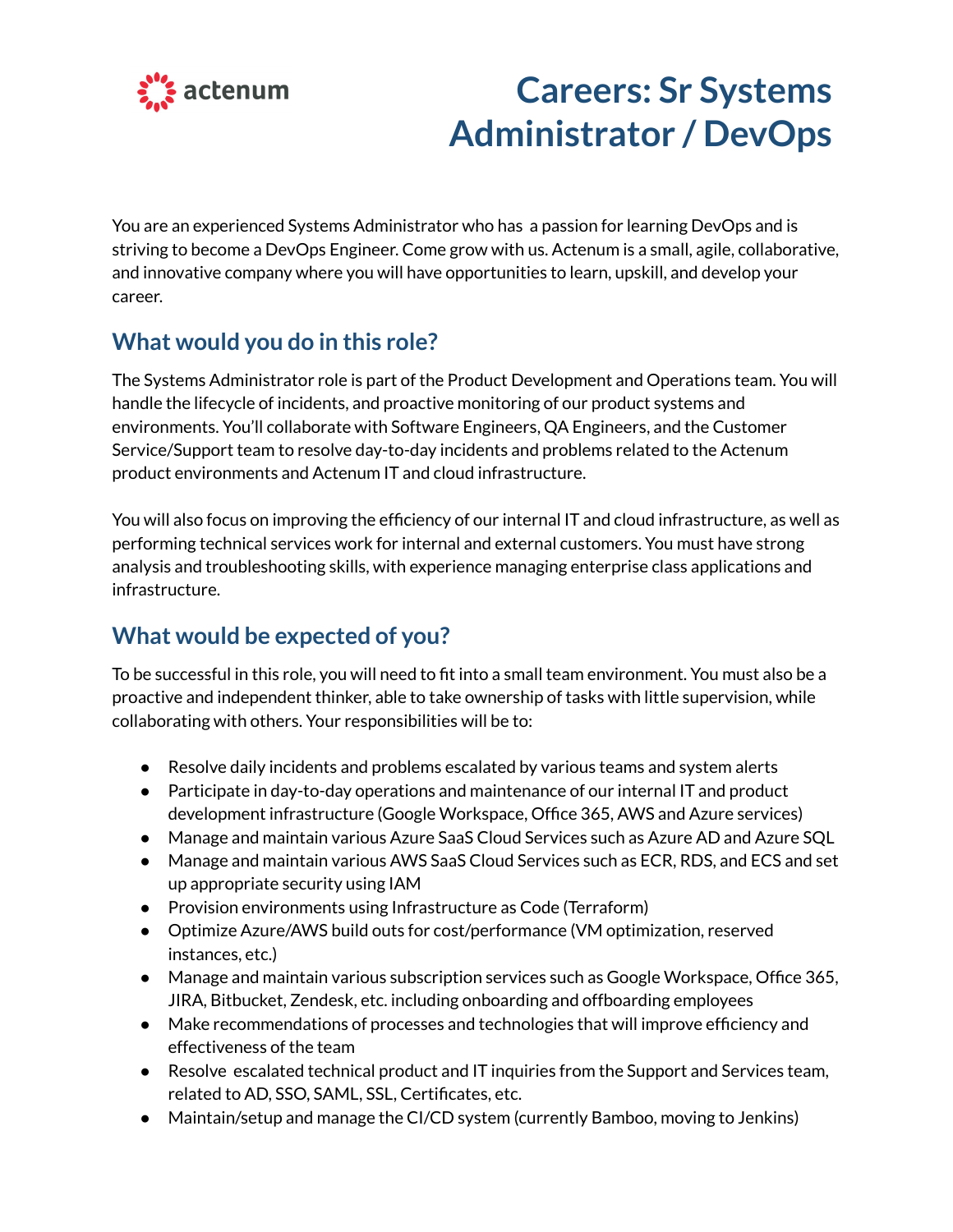

- Recommend, develop, plan, manage, implement, and fully document IT projects
- Propose and implement backup and security best practices

### **What skills and experience do you need?**

You must have a good understanding of a System Administrator role that spans monitoring and troubleshooting services, ranging from Google Workspace and Office 365 to cloud services offered by AWS and Azure. As well you need:

- Bachelor's degree from an accredited college or university or a certificate from a technical training institute
- 5+ years experience as a Sr. System Administrator, supporting/managing production systems in virtual server environments
- Recent experience working with cloud computing, storage, network and security services provided by AWS and AZURE
- Hands-on technical experience with building and managing release systems, environment promotion, and CI/CD workflows and tools (Bamboo and Jenkins)
- $\bullet$  Hands-on experience with automated provisioning using Infrastructure as Code (IaC) configuration management for infrastructure and applications
- Strong foundational IT infrastructure knowledge, such as: performing backups, upgrading, and patching, performance tuning, monitoring, alerting, deployments, and disaster recovery
- Experience with containerization solutions (Docker, docker-compose, etc.)
- Experience conducting base-level security review of an environment
- The ability to multi-task and work across a range of projects and issues with various timelines and priorities
- Strong scripting experience preferred (PowerShell, Python, etc.)
- Experience in Agile / Scrum methodologies
- Very detail-oriented in planning, implementation, documentation, and follow-up
- Strong verbal and written communication skills
- Flexibility with work schedules

#### **Job Location**

You may work from anywhere in Canada (although BC and Alberta are preferred because of coordination requirements with the rest of the team). Remote work (from home) is expected, although we do have an office in Vancouver where you may work.

## **Why work for Actenum?**

Your work will contribute to innovative products that provide high value to our customers.

● We have a casual, flexible, and agile work environment.